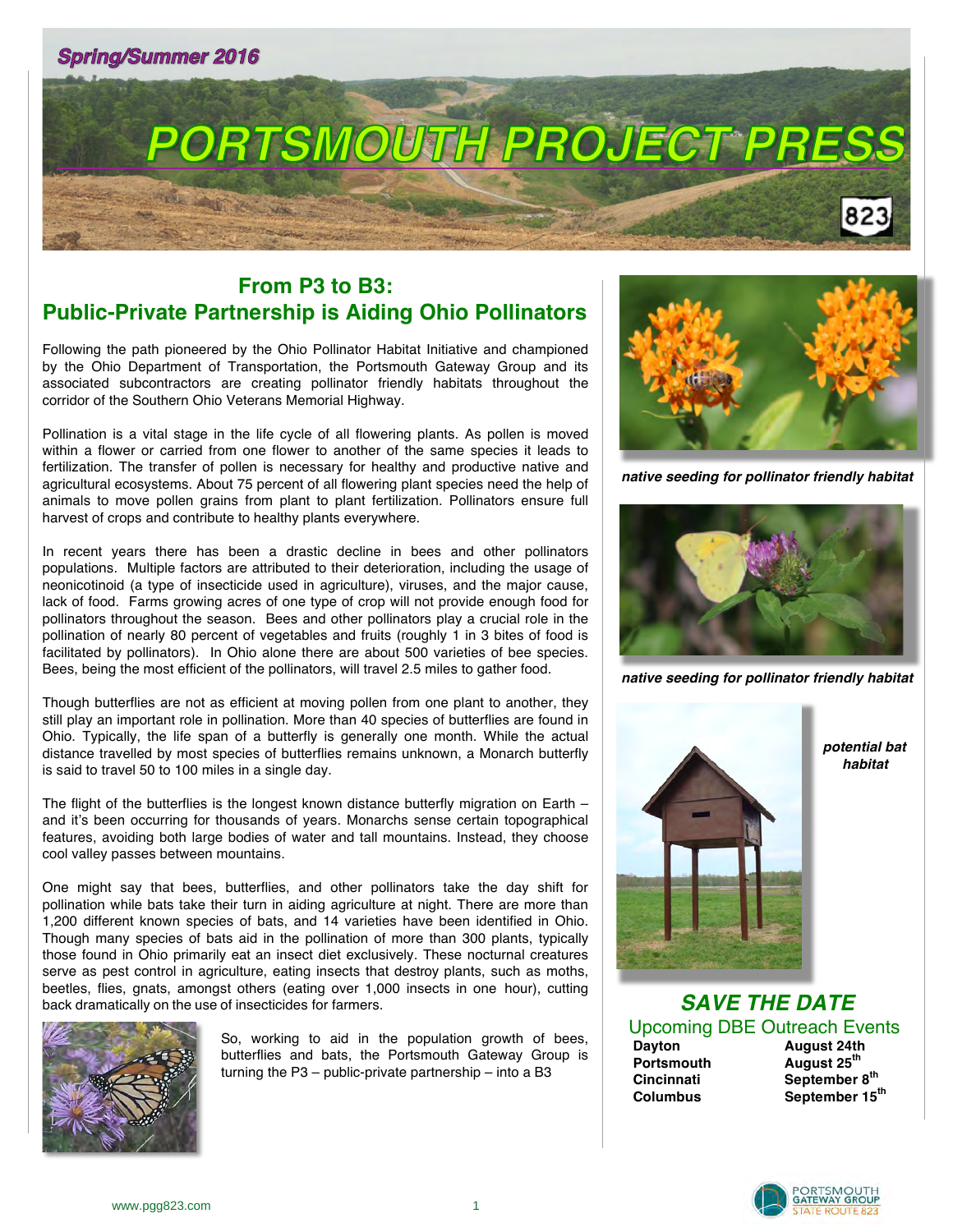#### **Controlled Blasting – Ground Vibrations**

In blasting operations the majority of the explosive energy is focused on rock breakage and movement, though there is always residual energy present to be exerted in the form of ground vibrations and air overpressure, normal by-product from blasting activities.

Ground vibrations from a blast are formed as particles of the earth are displaced, which impact other particles. As the process continues, the energy is transmitted away from the blast area in the form of a wave. An example is found when dropping a rock in pool of water; at the immediate point of impact, the energy displaces the most amount of water,



then the energy is transmitted in the form of waves. As the distance from the source increases, the traveling energy diminishes. Generally, the intensity of the vibrations can be expected to decrease by two-thirds for every doubling distance.

Blasting can create a variety of wave types, some traveling within (body waves) and along (surface waves) the Earth's surface. Propagation velocity is the measurement of speed at which the waves travels, typically many thousands of feet per second. Body waves travel the fastest (up to 25000 ft/s, roughly traveling to the top of Mt. Everest in one second) and arrive first at structures, while surface waves travel slower and arrive later.



Both wave types are measured in terms of amplitude and frequency. Amplitude is described as the amount of movement a particle experiences as the energy passes. Commonly blast vibration amplitude is measured as particle velocity (the speed at which a particle vibrates), typically presented as mm/sec (millimeters per second) or in/sec (inches per second). Energy released and the distance from the blast determines the maximum peak particle velocity, the highest value of the three components. Frequency describes the oscillating nature of the vibration, composed of cycles (determined by taking the inverse of the time it takes to complete one cycle), expressed in Hertz (cycles per second). Blasting is occurring on the project almost

everyday and are constantly controlled and monitored to maintain these measured values within ranges that avoid damage to nearby structures. To date no structures have sustained damage although some calls of concern have been received from neighbors to the project. The blasting will continue as the earthwork progresses along the corridor as may be viewed in the aerial photos below.



**toward Shumway Hollow toward U.S. 52** June 2016 June 2016



**U.S. 23 interchange looking southeast Shumway Hollow interchange looking south**

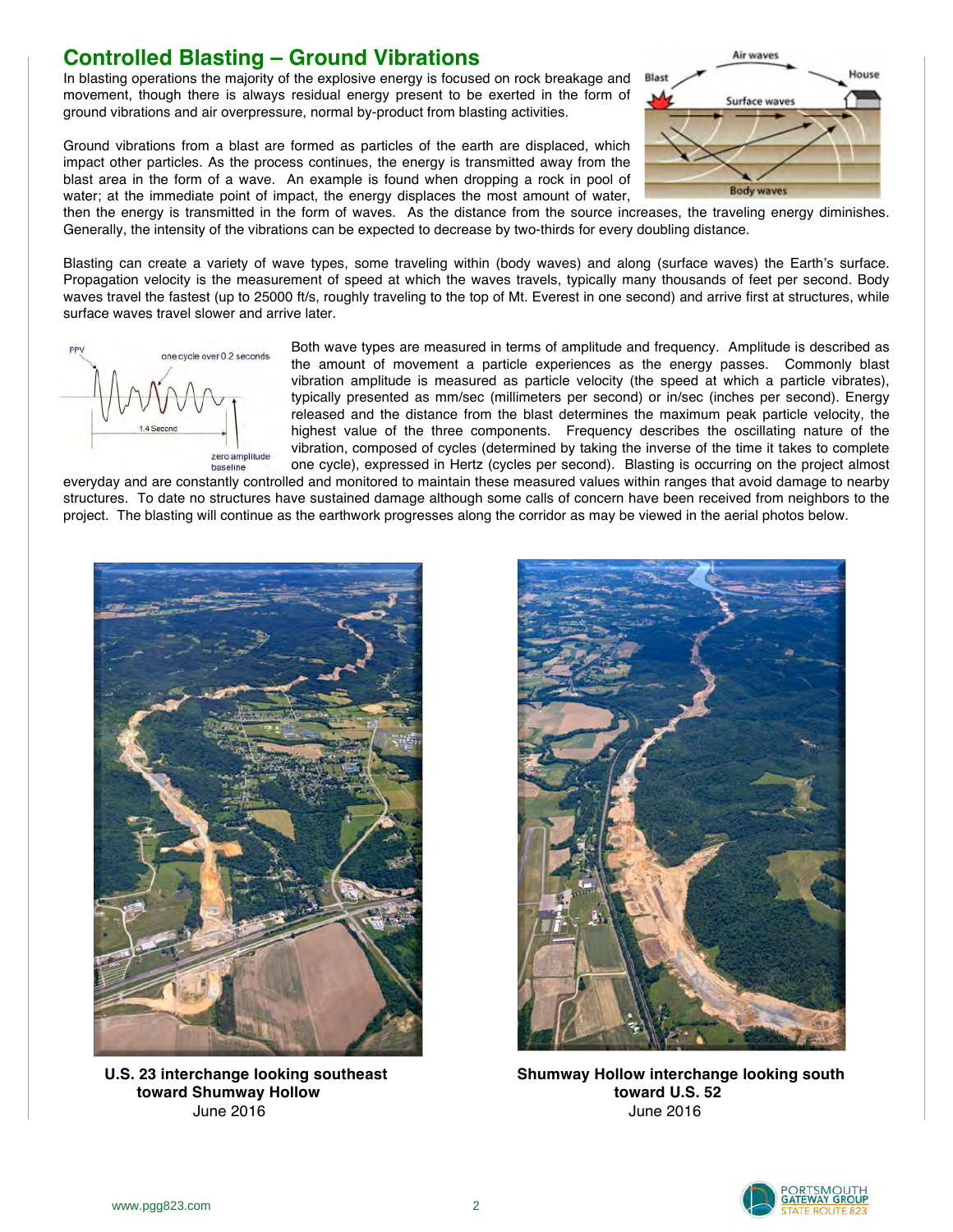

Pier formation for bridge 6 over Little Scioto River **Seg 1/2a**



Hitachi 1200 loading CAT 773 with shot rock **Seg. 2b/3a** 



Drilling rig drilling for pre-split blast **Seg. 3b**



Pile driving for bridge abutment **Seg. 4**

# **WWA (Who We Are) ODOT**

Orange barrels and construction cones – that's what most people think about when they think of ODOT, the Ohio Department of Transportation.

Certainly, ODOT is most widely-known for its construction and maintenance efforts across the state, but the department has a rich history that is more than 100 years in the making.



First established as the Ohio Department of Highways in 1905, the department opened its doors when the state legislature reinstated the use of public funds for highway purposes. However, the highway department then did not use the money for road construction. Instead, the department – which was a commission of four people – served as an advisor to local governments to develop a system of state, county and township roadways, distributing money to counties and townships for road construction.

It wasn't until 1912, though, that the department took an active role in the construction of highways in Ohio; included in this was the development of a continuous and connected inter-county highway system. Moving forward 60 years, the highway department became officially known as the Ohio Department of Transportation in 1972 and became the administrative wing Ohio's state government responsible for developing and maintaining all state and federal routes in Ohio.

While Ohio ranks 35<sup>th</sup> in the nation in size, the state is  $7<sup>th</sup>$  in the nation in population. The state also has the fifth highest volume of overall traffic and the third highest in value of truck freight. And it ranks fourth in the country in the amount of out-bound and in-bound freight.

Moreover, ODOT has the  $10<sup>th</sup>$  largest highway system in the country, with more than 113,000 miles of highway, and it has the fourth largest interstate highway system at 1,500 miles. ODOT also maintains the country's second largest bridge inventory, with more than 42,000 bridges under the agency's care. To care for this vast network of roads and bridges, ODOT has a workforce of approximately 4,900 employees, and it has an annual budget of nearly \$3 billion.

ODOT's Central Office, the department's primary headquarters, is located in Columbus, and this office provides for the statewide oversight and guidance of the agency's programs, projects and initiatives. And while the organization is responsible for the construction, preservation and maintenance of roadways, it also provides for transit, aviation, maritime and a host of safety, enhancement and local programs.

ODOT is comprised of 12 districts, and each of the 12 district offices is divided into four departments: Planning and Engineering; Construction; Highway Management; and Business and Human Resources. The employees of these offices carry out the functions of the department and manage the programs in their respective capacities. There are also fullservice maintenance facilities in every county of the state to serve the residents and motorists of a given area on a daily basis.

Working together, ODOT's employees strive to be a quality-minded, customer-oriented, diverse and innovative team. And more than orange barrels and construction cones, ODOT serves to be a productive, efficient and effective organization that provides for the needs of the residents, the overall transportation system and the traveling public.